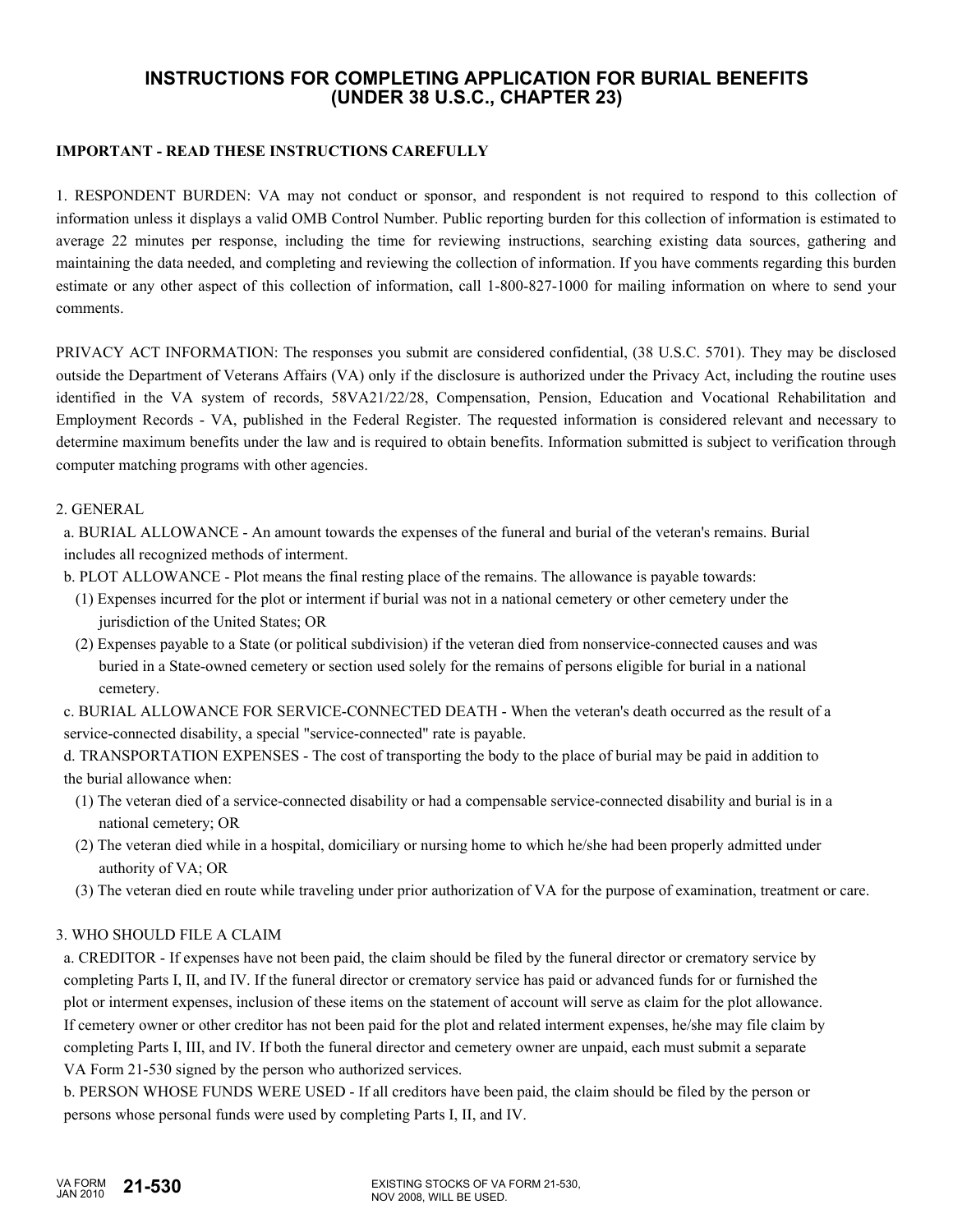c. VETERAN'S ESTATE - If the expenses were paid from the veteran's estate, the claim should be filed by the executor/ administrator by completing Parts I, II, and IV. Submit a copy of the letters of administration or letters testamentary certified over the signature and seal of the appointing court.

 d. STATE - If a veteran whose death is nonservice-connected was buried without charge for plot or interment in a State-owned cemetery or section used for persons eligible in a national cemetery, the claim may be filed by the State official completing Parts I, III (Items 23 and 24), and IV.

4. TIME LIMIT FOR FILING A CLAIM - A claim for nonservice-connected burial expenses or plot allowance must be filed with VA within 2 years from the date of the veteran's permanent burial or cremation. If a veteran's discharge was corrected after death to "Under Conditions Other Than Dishonorable," the claim must be filed within 2 years from the date of correction. The 2-year limitation does not apply to service-connected burial benefits, transportation expenses or reimbursement of headstone expenses.

5. COMPLETING CLAIM BY A FIRM OR STATE AGENCY - The claim must be executed in the full name of the firm or State agency, and show the official position or connection of the individual who signs on its behalf.

6. PROOF OF DEATH TO ACCOMPANY CLAIM - Death in a government institution does not need to be proven. In other cases, the claimant must forward a copy of the public record of death. If proof has previously been furnished VA, it need not be submitted again.

## 7. STATEMENT OF ACCOUNT MUST ACCOMPANY CLAIM

 a. FUNERAL DIRECTOR - A statement of account on the funeral director's letterhead must show the name of the veteran; the nature and cost of services, including any payments made to another funeral home (show name and address); all credits; and the name of the person or persons by whom payment in whole or in part was made.

 b. TRANSPORTATION - If transported by common carrier, a receipt must accompany the claim. All receipts for transportation charges should show the name of the veteran, the name of the person who paid and the amount of the charges. The itemized statement of account should show the charges made for transportation. Failure to itemize charges may result in delay or payment of a lesser amount.

 c. ACCOUNT PAID IN FULL - The statement of account should be receipted in the name of the firm or individual performing the services. Bills or receipts filed in support of this claim become a part of the permanent record and will not be returned, unless specifically requested.

 d. PLOT ALLOWANCE ONLY - In a claim for the plot allowance only, the statement of account must show the cost of the veteran's individual gravesite, the mausoleum vault, or the columbarium niche.

8. BURIAL ASSOCIATION OR BURIAL INSURANCE - If the veteran was a member of a burial association or if any insurance company is obligated to pay all or part of the burial expenses, Item 22 should be answered "Yes." It will be necessary to support the claim with a statement from the association or insurance company setting forth the terms of the contract and how and with whom settlement was made.

9. SERVICE RECORD - The original or certified copy of the veteran's service separation document (DD214 or equivalent) which contains information as to the length, time, and character of service will permit prompt processing.

10. TOLL FREE TELEPHONE ASSISTANCE - You can call us toll-free within the U.S. by dialing 1-800-827-1000. If you are located in the local dialing area of a VA regional office, you can also call us by checking your local telephone directory. For the hearing impaired, our TDD number is 1-800-829-4833.

11. WHERE DO I MAIL MY COMPLETED APPLICATION? - You should mail your application to the VA regional office located in your state. You can obtain the mailing address for VA regional offices by accessing the VA Internet website at http://www2.va.gov/directory/guide/home.asp?isflash=1. The address is also located in the government pages of your telephone book under "United States Government, Veterans."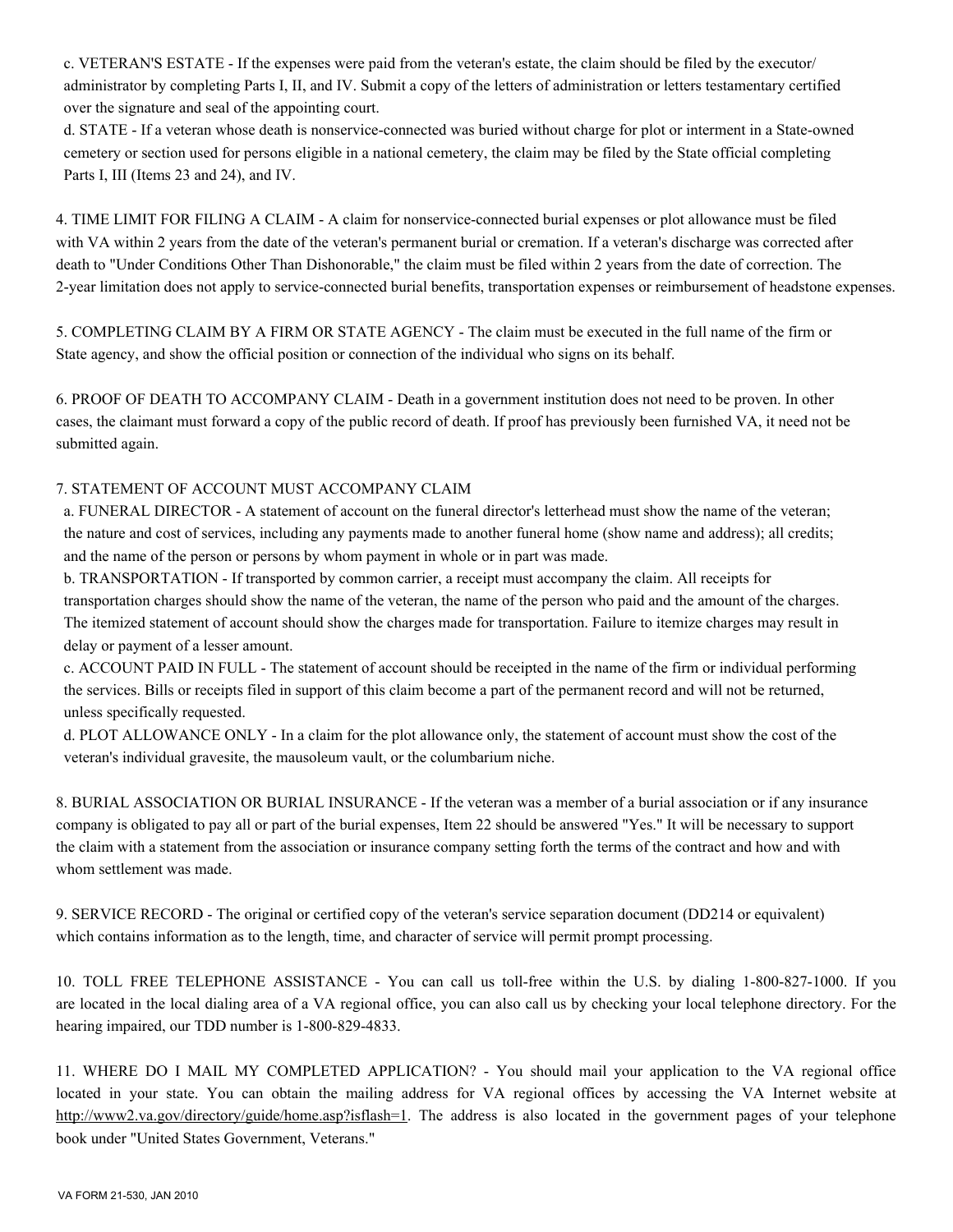|                                                                                                                                                                         | <b>Department of Veterans Affairs</b>     |                                                   |                              |                                                                                                                                     |                                                                                                                     |                            |                                                                                          | (DO NOT WRITE IN THIS SPACE)<br>(VA DATE STAMP) |
|-------------------------------------------------------------------------------------------------------------------------------------------------------------------------|-------------------------------------------|---------------------------------------------------|------------------------------|-------------------------------------------------------------------------------------------------------------------------------------|---------------------------------------------------------------------------------------------------------------------|----------------------------|------------------------------------------------------------------------------------------|-------------------------------------------------|
|                                                                                                                                                                         | <b>APPLICATION FOR BURIAL BENEFITS</b>    |                                                   |                              |                                                                                                                                     |                                                                                                                     |                            |                                                                                          |                                                 |
|                                                                                                                                                                         |                                           | (Under 38 U.S.C. Chapter 23)                      |                              |                                                                                                                                     |                                                                                                                     |                            |                                                                                          |                                                 |
| <b>IMPORTANT - Read instructions carefully before completing form, YOUR COMPLIANCE WITH ALL</b><br><b>INSTRUCTIONS WILL AVOID DELAY. Type or print all information.</b> |                                           |                                                   |                              |                                                                                                                                     |                                                                                                                     |                            |                                                                                          |                                                 |
| 1. FIRST, MIDDLE, LAST NAME OF DECEASED VETERAN                                                                                                                         |                                           |                                                   |                              |                                                                                                                                     |                                                                                                                     |                            |                                                                                          |                                                 |
|                                                                                                                                                                         |                                           |                                                   |                              |                                                                                                                                     |                                                                                                                     |                            |                                                                                          |                                                 |
| 2. SOCIAL SECURITY NUMBER OF VETERAN                                                                                                                                    |                                           |                                                   |                              | 3. VA FILE NUMBER                                                                                                                   |                                                                                                                     |                            |                                                                                          |                                                 |
| 4. FIRST, MIDDLE, LAST NAME OF CLAIMANT                                                                                                                                 |                                           |                                                   |                              |                                                                                                                                     |                                                                                                                     |                            |                                                                                          |                                                 |
| 5. TELEPHONE NUMBER(S) (Include Area Code)                                                                                                                              |                                           |                                                   |                              | 5C. E-MAIL ADDRESS                                                                                                                  |                                                                                                                     |                            |                                                                                          |                                                 |
| A. DAYTIME<br><b>B. EVENING</b>                                                                                                                                         |                                           |                                                   |                              |                                                                                                                                     |                                                                                                                     |                            |                                                                                          |                                                 |
|                                                                                                                                                                         |                                           |                                                   |                              |                                                                                                                                     | 6A. MAILING ADDRESS OF CLAIMANT (Number and street or rural route, city or P.O., State and ZIP Code)                |                            |                                                                                          |                                                 |
|                                                                                                                                                                         |                                           |                                                   |                              |                                                                                                                                     |                                                                                                                     |                            |                                                                                          |                                                 |
| 6B. IF CLAIMANT IS A FUNERAL HOME PROVIDE THE EMPLOYER IDENTIFICATION NUMBER (EIN)                                                                                      |                                           |                                                   |                              |                                                                                                                                     |                                                                                                                     |                            |                                                                                          |                                                 |
|                                                                                                                                                                         |                                           |                                                   |                              |                                                                                                                                     |                                                                                                                     |                            |                                                                                          |                                                 |
| 7A. DATE OF BIRTH                                                                                                                                                       |                                           | 7B. PLACE OF BIRTH                                |                              |                                                                                                                                     | <b>PART I - INFORMATION REGARDING VETERAN</b>                                                                       |                            |                                                                                          |                                                 |
| 8A. DATE OF DEATH                                                                                                                                                       |                                           | 8B. PLACE OF DEATH                                |                              |                                                                                                                                     |                                                                                                                     |                            |                                                                                          | 8C. DATE OF BURIAL                              |
|                                                                                                                                                                         |                                           |                                                   |                              |                                                                                                                                     |                                                                                                                     |                            |                                                                                          |                                                 |
| 8D. WHERE DID THE VETERAN'S DEATH OCCUR? (Check one)                                                                                                                    |                                           |                                                   |                              |                                                                                                                                     |                                                                                                                     |                            |                                                                                          |                                                 |
| VA MEDICAL CENTER<br>STATE VETERANS HOME                                                                                                                                |                                           | NURSING HOME UNDER VA CONTRACT<br>OTHER (Specify) |                              |                                                                                                                                     |                                                                                                                     |                            |                                                                                          |                                                 |
|                                                                                                                                                                         |                                           |                                                   |                              |                                                                                                                                     | SERVICE INFORMATION (The following information should be furnished for the periods of the VETERAN'S ACTIVE SERVICE) |                            |                                                                                          |                                                 |
| <b>DATE</b>                                                                                                                                                             | 9A. ENTERED SERVICE<br><b>PLACE</b>       |                                                   | 9B. SERVICE<br><b>NUMBER</b> |                                                                                                                                     | 9C. SEPARATED FROM SERVICE<br><b>DATE</b><br><b>PLACE</b>                                                           |                            | 9D. GRADE, RANK OR RATING,<br>ORGANIZATION AND BRANCH OF SERVICE                         |                                                 |
|                                                                                                                                                                         |                                           |                                                   |                              |                                                                                                                                     |                                                                                                                     |                            |                                                                                          |                                                 |
|                                                                                                                                                                         |                                           |                                                   |                              |                                                                                                                                     |                                                                                                                     |                            |                                                                                          |                                                 |
|                                                                                                                                                                         |                                           |                                                   |                              |                                                                                                                                     |                                                                                                                     |                            |                                                                                          |                                                 |
|                                                                                                                                                                         |                                           |                                                   |                              |                                                                                                                                     |                                                                                                                     |                            |                                                                                          |                                                 |
|                                                                                                                                                                         | SERVICE RENDERED UNDER THAT NAME          |                                                   |                              |                                                                                                                                     | 10. IF VETERAN SERVED UNDER NAME OTHER THAN THAT SHOWN IN ITEM 1, GIVE FULL NAME AND                                |                            | 11. ARE YOU CLAIMING THAT THE CAUSE OF<br>DEATH WAS DUE TO SERVICE?                      |                                                 |
|                                                                                                                                                                         |                                           |                                                   |                              |                                                                                                                                     |                                                                                                                     |                            | <b>YES</b><br><b>NO</b>                                                                  |                                                 |
|                                                                                                                                                                         |                                           |                                                   |                              |                                                                                                                                     | PART II - CLAIM FOR BURIAL BENEFITS AND/OR INTERMENT ALLOWANCE IF PAID BY CLAIMANT                                  |                            |                                                                                          |                                                 |
|                                                                                                                                                                         |                                           |                                                   |                              |                                                                                                                                     | NOTE - If claiming Plot Allowance Only, do not complete Part II, but complete Parts III and IV on reverse.          |                            |                                                                                          |                                                 |
| 12. PLACE OF BURIAL OR LOCATION OF CREMAINS   13. WAS BURIAL (WITHOUT CHARGE FOR PLOT OR                                                                                |                                           |                                                   |                              | INTERMENT) IN A STATE OWNED CEMETERY, OR<br>SECTION THEREOF, USED SOLELY FOR PERSONS<br>ELIGIBLE FOR BURIAL IN A NATIONAL CEMETERY? |                                                                                                                     |                            | 14. WAS BURIAL IN A NATIONAL CEMETERY<br>OR CEMETERY OWNED BY THE FEDERAL<br>GOVERNMENT? |                                                 |
|                                                                                                                                                                         |                                           |                                                   | <b>YES</b>                   |                                                                                                                                     | $NO$ (IF "No," complete Items 15 and 16)                                                                            |                            | YES                                                                                      | NO (If "No," complete Items 15 and 16)          |
| 15. BURIAL PLOT, MAUSOLEUM VAULT, COLUMBARIUM NICHE, ETC.<br>COST IS: (CHECK ONE)                                                                                       |                                           |                                                   |                              |                                                                                                                                     | 16. IF PLOT/INTERMENT EXPENSES ARE UNPAID, WHO WILL FILE CLAIM FOR<br>EXPENSES? (Name and Address)                  |                            |                                                                                          |                                                 |
|                                                                                                                                                                         | PAID BY ANOTHER PERSON(S)                 |                                                   | PAID BY CLAIMANT FOR BURIAL  |                                                                                                                                     |                                                                                                                     |                            |                                                                                          |                                                 |
| DUE FUNERAL DIRECTOR<br><b>NONE</b>                                                                                                                                     |                                           |                                                   |                              |                                                                                                                                     |                                                                                                                     |                            |                                                                                          |                                                 |
|                                                                                                                                                                         | DUE CEMETERY OWNER                        |                                                   |                              |                                                                                                                                     |                                                                                                                     |                            |                                                                                          |                                                 |
| 17. TOTAL EXPENSE OF BURIAL, FUNERAL, TRANSPORTATION,<br>AND IF CLAIMED, BURIAL PLOT                                                                                    |                                           |                                                   |                              | 18. AMOUNT PAID                                                                                                                     |                                                                                                                     | 19. WHOSE FUNDS WERE USED? |                                                                                          |                                                 |
| S                                                                                                                                                                       |                                           |                                                   |                              | \$                                                                                                                                  |                                                                                                                     |                            |                                                                                          |                                                 |
| 20A. HAS PERSON WHOSE FUNDS WERE USED BEEN<br>REIMBURSED?                                                                                                               |                                           |                                                   |                              | 20B. AMOUNT OF REIMBURSEMENT                                                                                                        |                                                                                                                     |                            | 20C. SOURCE OF REIMBURSEMENT                                                             |                                                 |
| <b>YES</b>                                                                                                                                                              | NO (If "Yes," complete Items 20B and 20C) |                                                   |                              | \$                                                                                                                                  |                                                                                                                     |                            |                                                                                          |                                                 |
| VA FORM<br>21-530<br><b>JAN 2010</b>                                                                                                                                    |                                           |                                                   |                              | NOV 2008, WILL BE USED                                                                                                              | EXISTING STOCKS OF VA FORM 21-530,                                                                                  |                            |                                                                                          | (Continued on Reverse)                          |